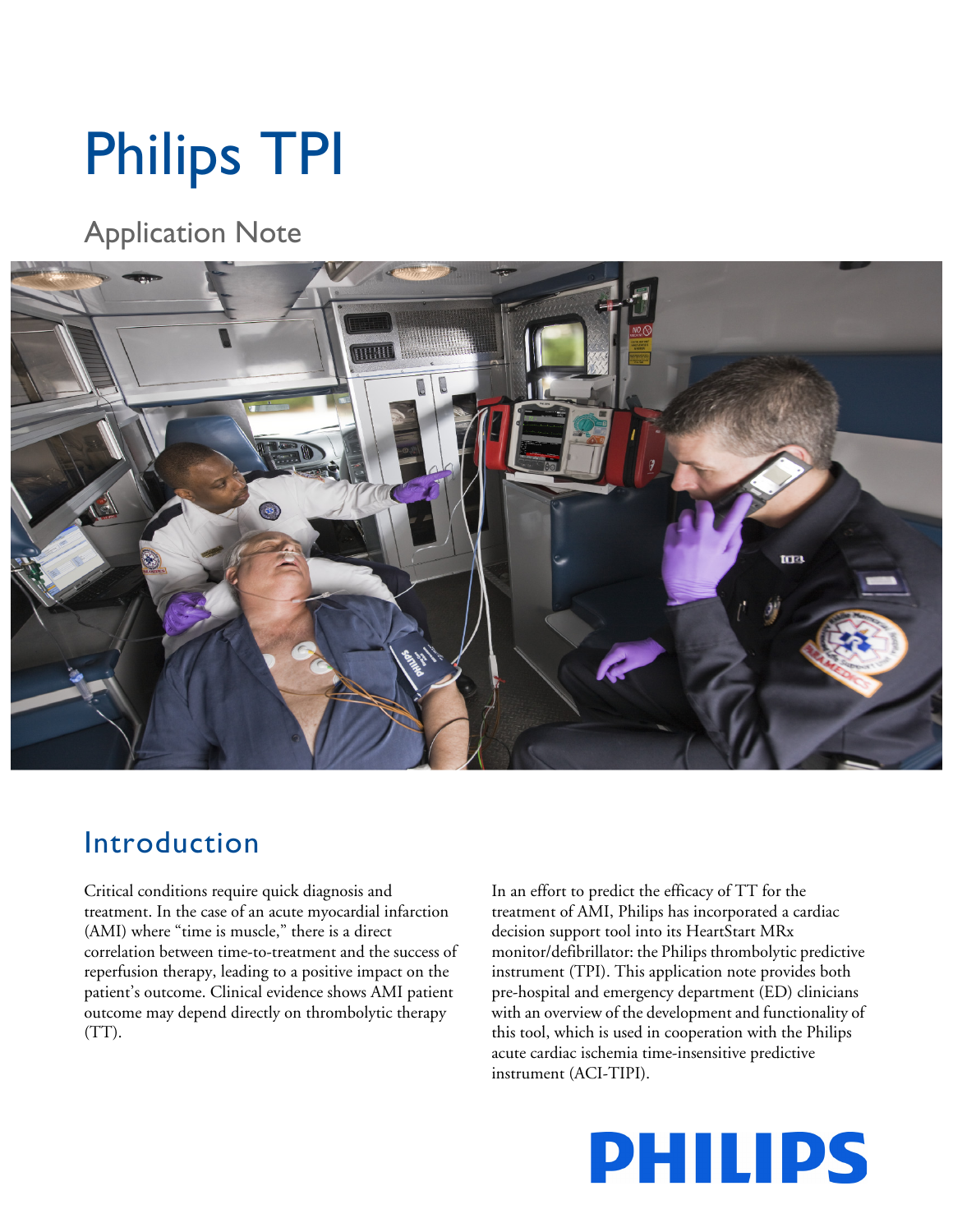# Why Use the Philips TPI

The Philips TPI is a software tool that enhances the computerized 12-lead ECG analysis capabilities of the HeartStart MRx. It generates a predicted probability score of patient outcome with and without thrombolytic therapy for AMI based on ECG features and patient demographic information such as age, gender, and blood pressure. TPI's benefit to acute care setting clinicians could be realized based on a study utilizing a computer-interpreted ECG during a trial of prehospital TT in AMI. In the study, prehospital screening of possible TT candidates proved feasible, highly specific,

and, with further enhancement, could speed the care of all AMI patients.<sup>2</sup> In a subsequent 22-month clinical effectiveness trial, TPI increased use of:

- $\blacktriangleright$  thrombolytic therapy,
- thrombolytic therapy *within* 1 hour, and
- overall coronary reperfusion from 11 to 12% for patients with inferior AMI, 18 to 22% for women, and 30 to 34% for patients with an off-site physician.<sup>3</sup>

# The TPI: A Closer Look

## Thrombolytic Therapy

Clinical evidence shows that the outcomes of patients depend directly on TT within the first hours of AMI onset.<sup>1</sup> If administered beyond 12 hours from ischemic symptom onset or to patients with very small AMIs, the benefits of TT are likely to be minimal with risk of complications and unnecessary costs. Complications including thrombolysis-related intracranial stroke and major bleed can occur in seemingly appropriate candidates.

In conjunction with the TPI, most clinicians will complete a thrombolytic contraindications checklist prior to administration of thrombolytic therapy. A configurable electronic thrombolytic contraindications checklist is also provided by the HeartStart MRx.

## TPI Development

Following development of the ACI-TIPI and other cardiac predictive instruments, researchers recognized the need for an aid to help maximize the effectiveness of thrombolytic therapy. The TPI was developed to:

- $\blacktriangleright$  Identify, with a high degree of specificity, those patients most likely to benefit from thrombolytic therapy in real-time clinical practice.
- Facilitate the earliest possible administration of thrombolytic therapy.

Dr. Harry P. Selker and his research team pooled data from 13 clinical trials and registries of thrombolytic clinical studies creating a database of  $4,911$  subjects.<sup>4</sup> Multivariate logistic regression was used to yield a set of predictive models showing the thrombolysis-related benefits and risks. The set of predictive models includes:

- ▶ 30 day mortality (without and with thrombolysis)
- ▶ 1 year mortality (without and with thrombolysis)
- Cardiac arrest within 48 hours (without and with thrombolysis)
- Thrombolysis-related intracranial hemorrhage
- Thrombolysis-related other major bleed

For computation, the TPI's predictive model requires patient demographics readily available at the time of presentation in the prehospital environment or ED.

The TPI analysis was first incorporated into the Philips PageWriter XLi cardiograph. This cardiograph was used in a multicenter TPI study at 28 hospitals across the US, ranging from rural community hospitals to large teaching institutions. The study investigated the effects of having the Philips TPI cardiograph decision aid in the use of thrombolytic therapy and, as mentioned earlier, the TPI increased use of thrombolytic therapy and coronary reperfusion.

The TPI has since been incorporated into the HeartStart MRx.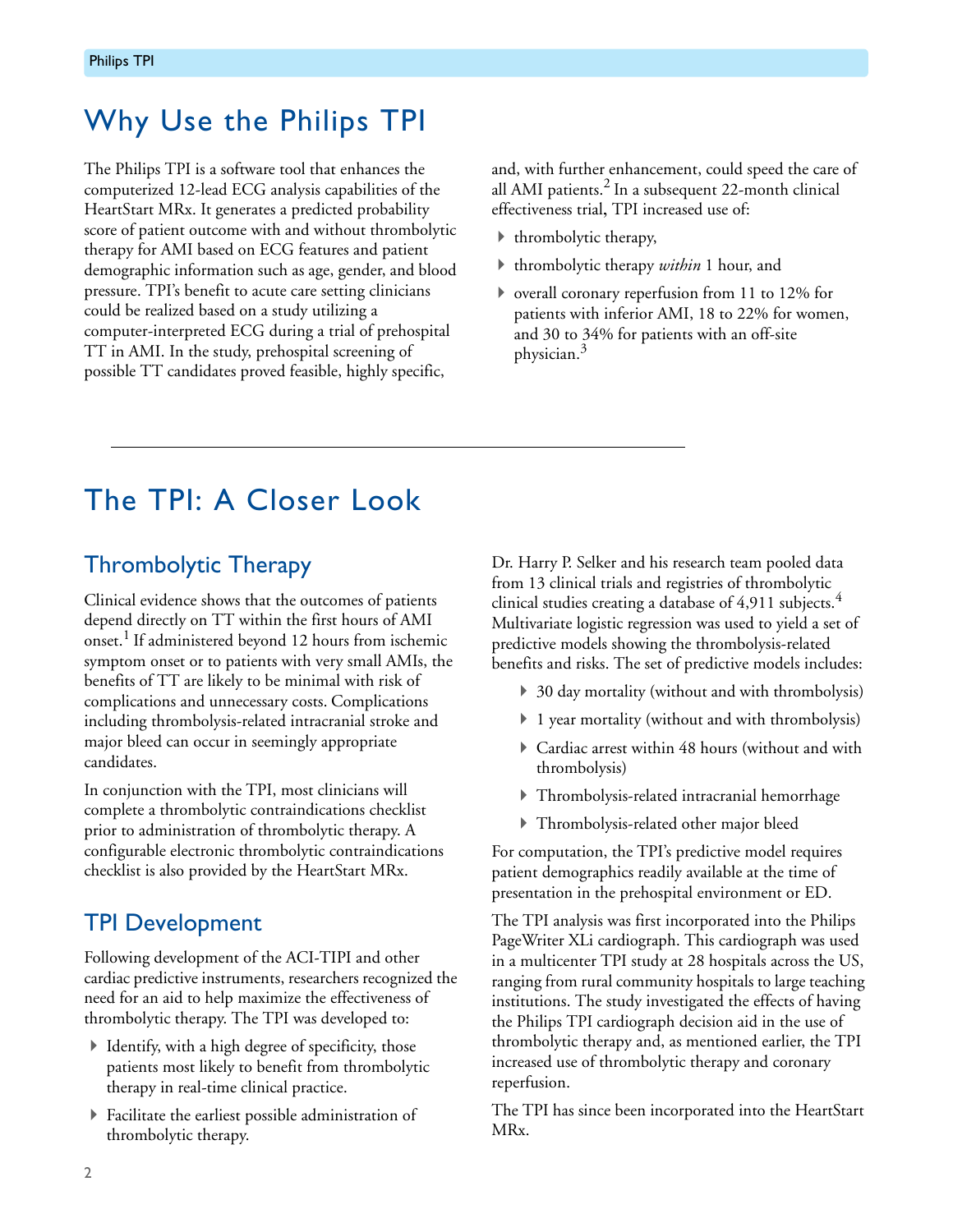## Understanding the Philips TPI Variables

During the development of the Philips TPI, eleven predicators of thrombolysis-related benefits and risks were established - seven clinical factors and four ECG features.

The seven clinical factors are:

- ▶ Patient's age
- ▶ Patient's gender
- ▶ Patient's weight
- Patient's blood pressure
- Patient's history of diabetes
- Patient's history of hypertension
- Time since ischemic symptom onset

The four ECG features are:

- The presence or absence of pathological or significant Q waves
- The presence of and degree of ST segment elevation or depression
- The presence and degree of T wave elevation and inversion
- ▶ heart rate

While none of these features alone are diagnostic, they represent the most prominent indication of the thrombolysis-related benefits and risks. To be considered significant, ECG features must be apparent in at least two contiguous leads and not due to any of the five exclusionary cases, which can distort ECG interpretation. Refer to the Exclusionary Conditions section on the next page for more information.

#### ECG Features

This section briefly describes the three ECG features that are used by the Philips TPI in computing the set of patient outcome probabilities with and without thrombolysis. These features are the same or similar as discussed for the ACI-TIPI.

#### **Abnormal Q Waves**

The presence of abnormal Q waves generally indicates myocardial infarction. In some cases, infarction can occur without the generation of "age indeterminate" Q waves. Truly pathological Q waves (see figure 1 below) may be due to a previously unrecognized infarction. Conversely,

a prior infarction may mask new ischemia in the same area. A primary function of Q waves in the TPI calculation is that they generally indicate a relatively advanced state of an MI, less likely to be responsive to thrombolytic therapy.

Figure 1 **Pathological Q Wave**



#### **ST Segment Elevation**

Significant ST elevation (see figure 2), defined typically as 0.1 mV or more elevation in at least two contiguous leads, which, in an appropriate patient, will signify the onset and early phase of AMI, is generally considered the prerequisite for consideration of thrombolytic therapy. The HeartStart MRx uses this fact as a basic trigger to initiate the TPI analysis, and the TPI formula uses various measures of the degree of elevation and its location and the extent of involved leads to compute patient's outcomes, including the impact of thrombolysis.

#### Figure 2 **ST Elevation**



#### **T Wave Elevation**

T wave elevation (see figure 3) is a hallmark of the "hyperacute" phase of AMI, which is the time that thrombolytic therapy is most likely to work. So, the TPI algorithm uses T waves both directly, and in an "Earliness Index" in generating their predictions of thrombolysis on patient outcomes.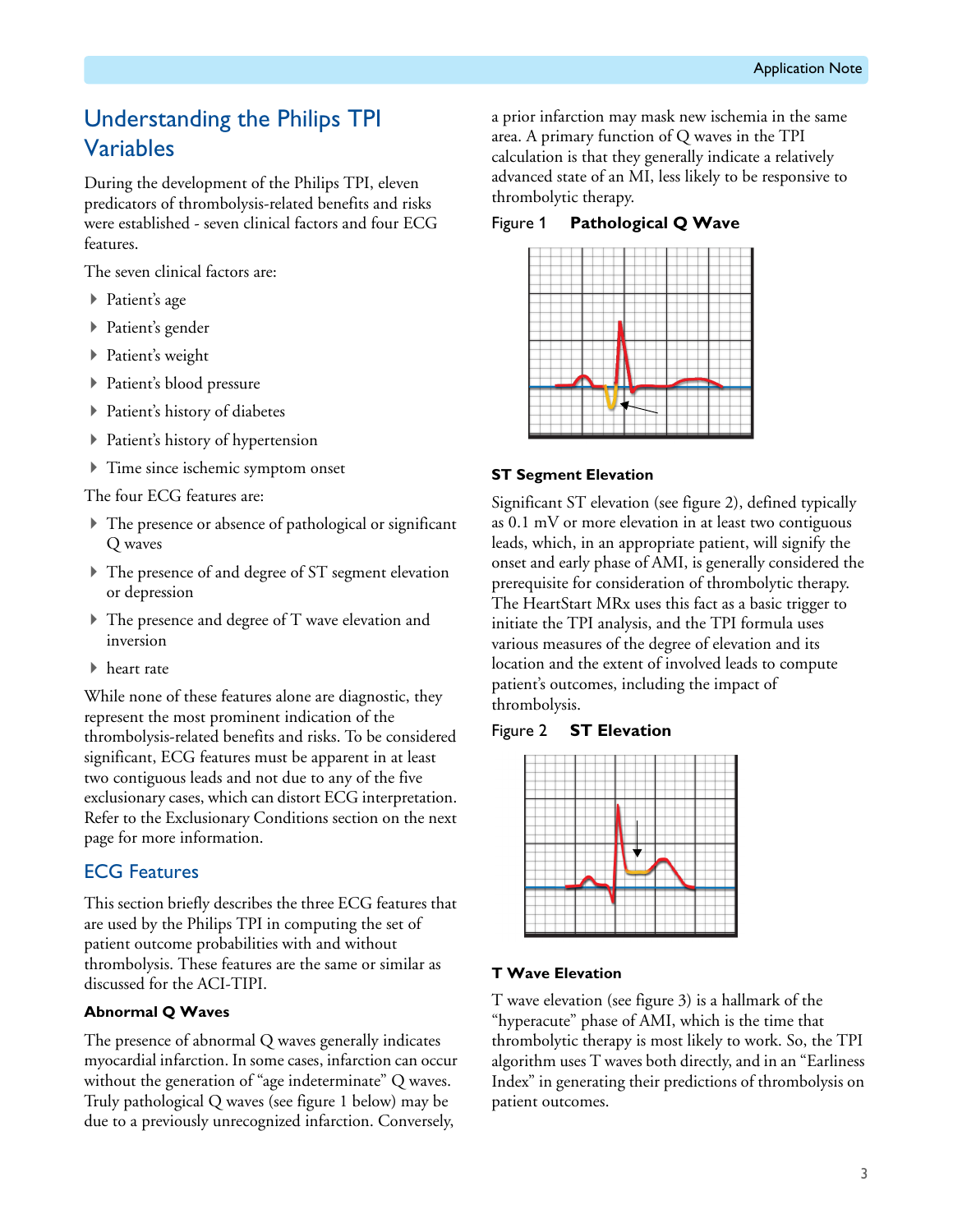#### Figure 3 **Hyperacute T Wave**



#### **ST and T Changes**

The TPI's probability scores depend substantially on the values for ST segment and T wave changes. However, certain conduction abnormalities cause secondary ST and T wave changes that, if misinterpreted as primary, could cause erroneously high TPI scores. Because the development of the TPI models used clinical data that excluded patients with conduction abnormalities, the TPI analysis will only be applicable to patients without LVH or LBBB. See the Exclusionary Conditions below for more information.

#### Exclusionary Conditions

As discussed earlier, the TPI formula was developed from 13 clinical trials of the treatment of patients with AMI. In these clinical studies, patients were included who were felt most likely to benefit from thrombolysis. Therefore, the Philips TPI is appropriate for patients that meet the same entry criteria as those used in the clinical studies on which the TPI was based. Exclusionary conditions include:

- RBBB with no ST elevation in leads V1-V3
- LBBB
- LVH
- $\blacktriangleright$  Age < 35
- $\blacktriangleright$  Age > 75
- Systolic blood pressure < 80 mmHg or > 190 mmHg
- No acute ischemic symptom or unknown time since ischemic symptom onset
- Secondary ST and T changes due to RBBB, LBBB, "early repolarization", and LVH
- The presence of an artificial pacemaker or implanted cardiac defibrillator
- Heart Rate > 130 bpm
- Mean QRS duration > 130 ms and no RBBB

When it excludes a patient from the TPI analysis, the Philips TPI issues the statement:

**Patient's ECG DOES NOT meet ST criteria for acute MI or ECG DOES NOT meet inclusion criteria for TPI analysis.**

## The TPI Algorithm

After a 12-lead ECG is acquired, the algorithm used by the Philips TPI takes the coefficients created by logistic regression and inputs information as to the presence and/or level of each clinical factor and ECG feature. The TPI then computes the set of predicted probability values (0-100%) for each acute (30-day) and long term (one-year) mortality, of cardiac arrest, intracranial hemorrhage, and other major bleed thrombolysis-related outcomes.

**NOTE:** The Philips TPI predicted probability was designed to assist physicians making thrombolytic therapy decisions, but not to replace them. For that reason, a given range of predicted probability or combination of predicted probabilities should not be taken to indicate specific treatment decisions, such as "administer TT now" or "don't use thrombolytic therapy". A given institution may want to make general recommendations and/or monitor thrombolytic administration decisions for patients with suspected AMI. Ultimately, it is the individual physician who should choose how to apply the Philips TPI.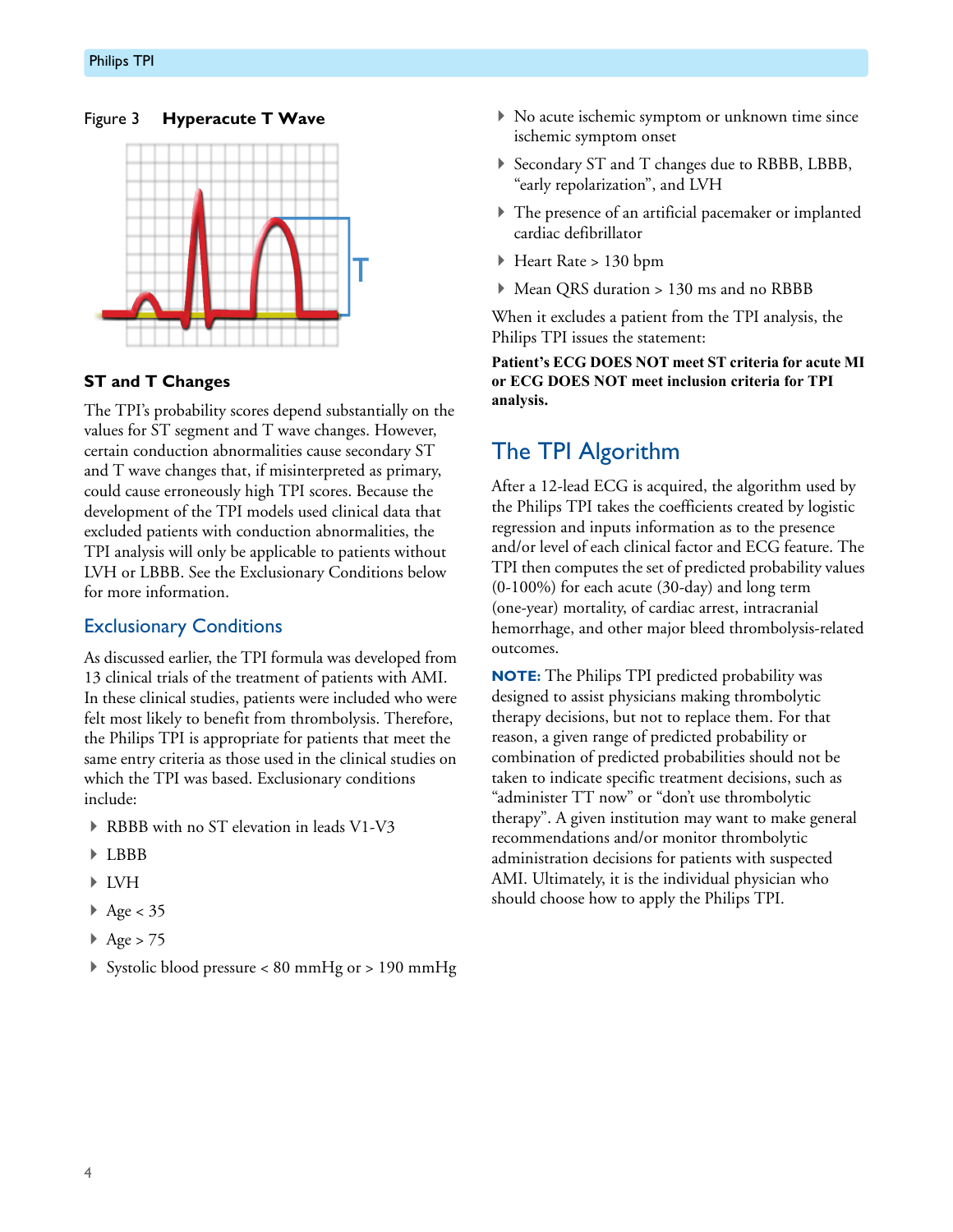# Using the Philips TPI

This section describes input data in the HeartStart MRx and the resulting printed report produced by the Philips TPI.

### Clinical Variable Input

The TPI requires patient age, gender, blood pressure, weight, history of diabetes and hypertension, and time since onset of ischemic symptoms to be entered. Diabetes or hypertension history are entered as either Yes, No, or Unknown. The time since onset of ischemic symptoms ranges from 0-7 hours (with 15 min. increments) and has two special values: "Unknown" and "8+ hours". For ease of use, the MRx automatically captures blood pressure and increments the time since AMI onset during the patient event. In addition, the clinician can enter BP if NBP was not taken by the MRx and adjust an NBP measurement that was taken by the MRx. There is also a

mechanism to record a maximum of up to 20 contraindications to thrombolytic therapy prior to analysis.

## The TPI Report

The TPI report is meant to supplement Philips' standard 12-lead report and may be used in conjunction with the ACI-TIPI report that helps assess the likelihood of acute cardiac ischemia. It contains 12-lead measurements, TPI interpretive output statements, and a list of thrombolytic therapy contraindications if they are configured.

As with standard 12-lead ECGs, the TPI report can be transmitted to the Philips 12-Lead Transfer Station and Philips TraceMasterVue ECG Management System, and stored on the TraceMasterVue System.

# Conclusion

There is a constant need for diagnostic indicators and support tools to assist emergency medical personnel's decisions regarding patient care and positive outcomes. For the AMI patient, the clinician must rapidly identify who is most likely to benefit from thrombolytic therapy. The Philips TPI can address this need and should be

used according to your organization's policy and procedures. The early use and benefit of this decision support tool is reinforced by the fact that thrombolytics are 50% effective if given within the first hour of having a heart attack but only 20% effective if given 2-6 hours later.<sup>5</sup>